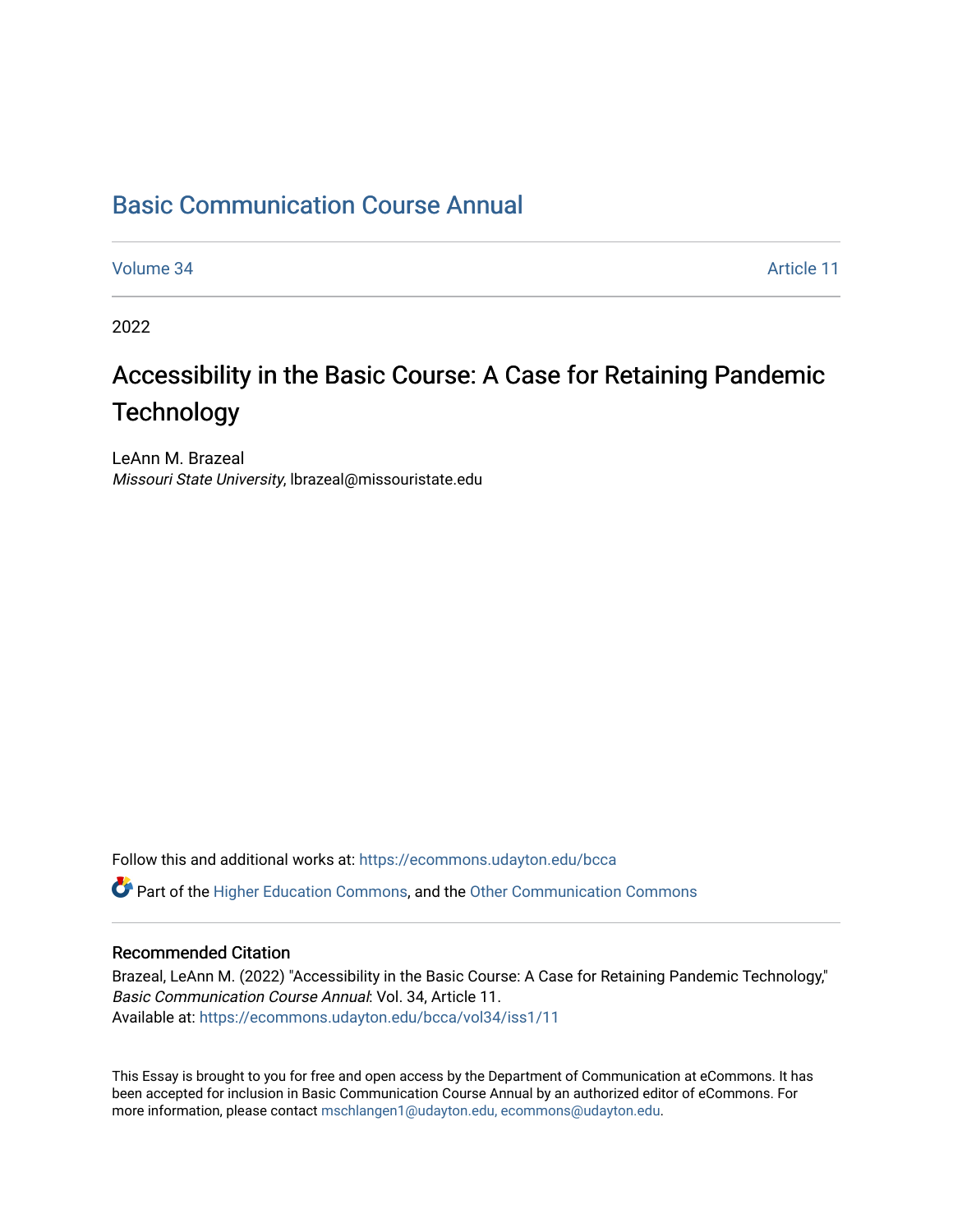# **Accessibility in the Basic Course: A Case for Retaining Pandemic Technology**

*LeAnn M. Brazeal, Missouri State University*

#### **Abstract**

*This piece focuses on the potential of technologies adopted during the COVID-19 crisis to enhance accessibility for students with disabilities in the basic course. The pandemic disrupted traditional modes of teaching and learning and required basic course instructors to seek out technologies that could help meet the goals of a traditional classroom experience. This piece suggests that this spirit of flexibility with technology should be retained in traditional classrooms going forward, as it can benefit students with disabilities. First, Universal Design for Learning is discussed, including its emphasis on providing multiple options for learning and the guidelines it presents for creating more accessible classrooms. Then, discussion turns to two examples of technologies utilized during the pandemic that could be retained and deployed to offer a variety of learning options for students. Such options increase accessibility and benefit all students.*

*Keywords: COVID-19, pandemic, educational technology, accessibility, disabilities, Zoom.*

As higher education institutions abruptly shut their doors in 2020, faculty scrambled to find tools for teaching and learning during a pandemic. The shift to emergency remote learning demanded flexibility that higher education had never experienced, and technology was critical in keeping classes going. Faculty were pushed outside their comfort zones, relying on technology they'd never taught with (e.g., Zoom) or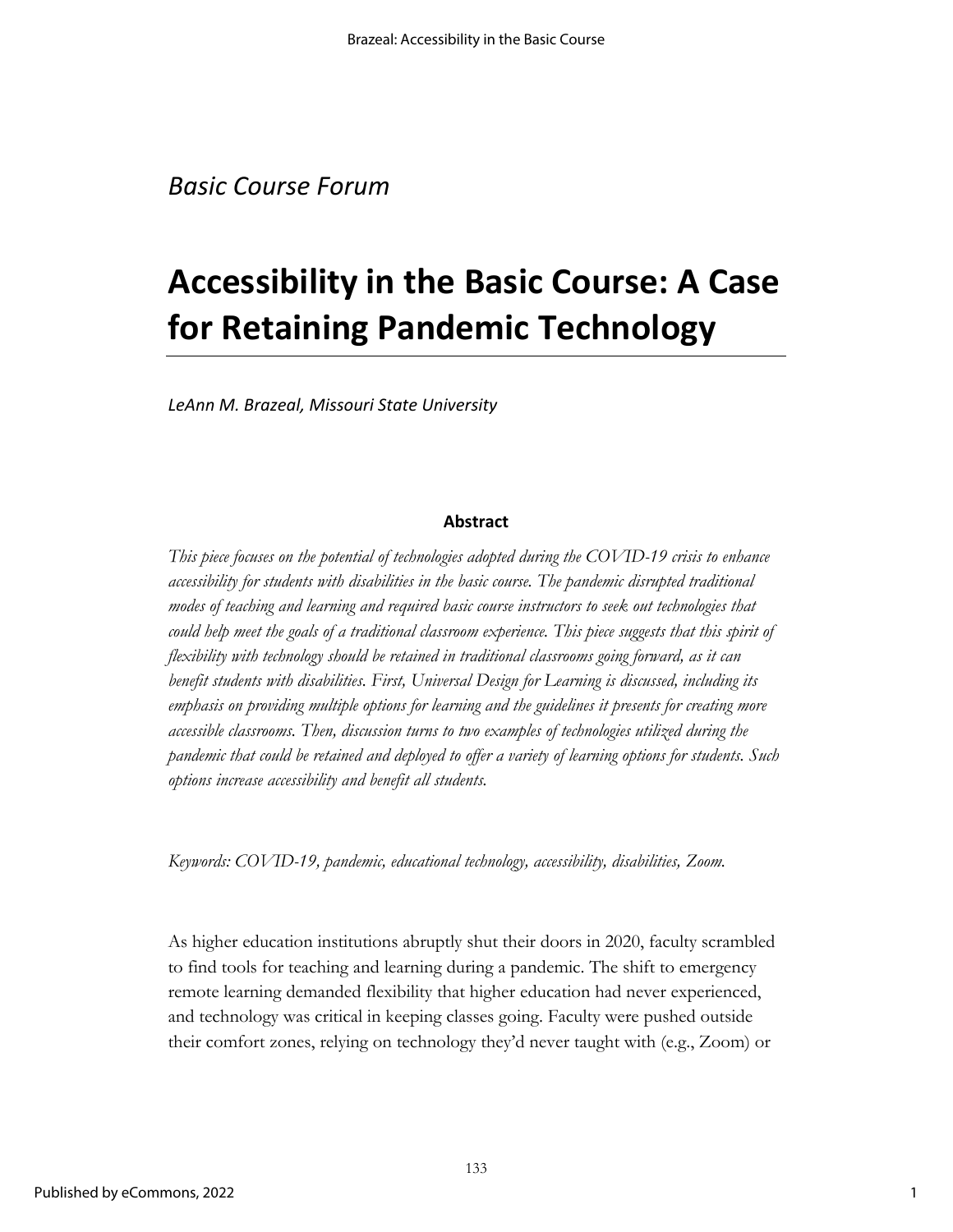had not fully utilized (e.g., Blackboard, Canvas). Now, two years later, technology remains a crucial component of university plans to keep the doors open during these difficult times. One of the questions posed for this forum asked which pandemic changes might be retained to benefit the basic course, and I believe we could use pandemic-era technology to offer better access for students with disabilities. Specifically, by adding technology-based options to our permanent repertoire, we increase access for students.

#### **Universal Design for Learning and Pandemic Technology**

Educational access has long been a concern of students with disabilities and those who support them. In recent years, Universal Design for Learning (UDL), a set of guidelines for developing accessible courses, has been at the forefront of conversations about access. UDL's goal is to create courses where all students "can access and participate in meaningful, challenging learning opportunities" (CAST, 2018, para. 1).

UDL's principles center around providing multiple learning options for students, specifically, multiple 1) *means of engagement* (participating in learning), 2) *means of representation* (ways for students to acquire knowledge), and 3) *means of action and expression* (ways for student to show what they know). Emphasis is placed on offering options so that the diverse needs of learners are met, in turn empowering them to take charge of learning (CAST, 2018). Such options benefit all learners, not just students with disabilities. In fact, options are critical to access—true access is not achieved without them.

In considering pandemic practices to retain, it's worth considering how greater (and better) utilization of technology might offer students options. It's a particularly relevant conversation for the basic course because the pandemic disrupted our preferred ways of teaching—small, face-to-face sections featuring class discussion, group activities, and public speaking (Morreale et al., 2016). The pandemic also disrupted our traditional ways of establishing relationships with students, which are particularly critical to students with disabilities (Joyce, 2018). However, in facing the pandemic's access challenges, we may have found ways to offer better access to students with disabilities. Furthermore, it's appropriate for the basic course because we see students early in their college careers and positive experiences with us can encourage students with disabilities going forward (Joyce, 2018).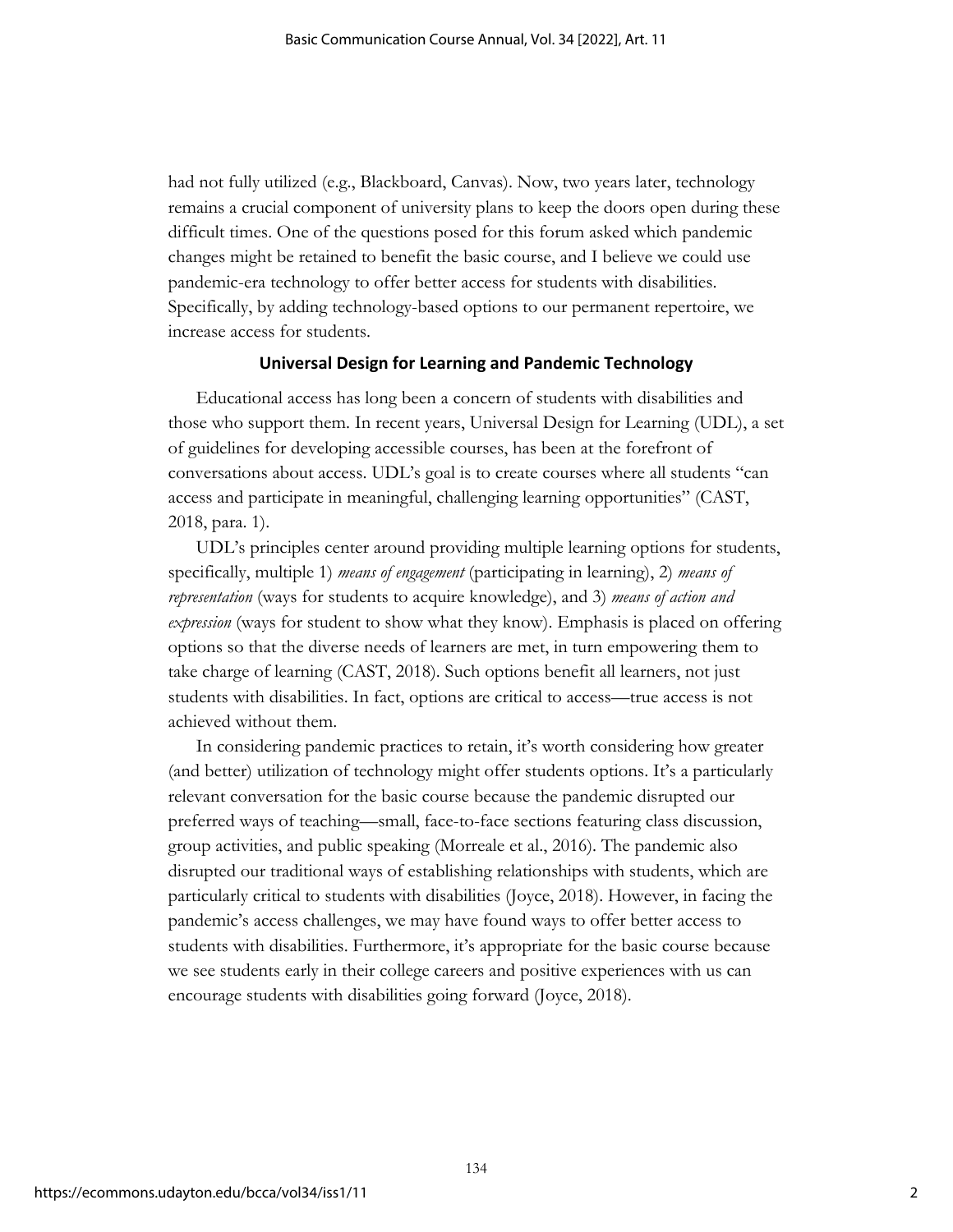To illustrate how pandemic-inspired alternatives benefit students with disabilities, I offer two exemplars: 1) a videoconferencing option for office hours, and 2) an online option for class discussion.

#### **Videoconferencing Meetings**

Videoconferencing was not widely adopted pre-pandemic due to reticence about technology and preferences for in-person interaction (McKenzie, 2021). However, we have all become more at home with technologies such as Zoom or Microsoft Teams, and such familiarity may benefit students with disabilities.

While office hours are important supplements to in-class instruction and can facilitate positive student-faculty relationships, in-person office hours can prove a barrier for some students with disabilities. Physical impairments can make it prohibitively difficult for students to traverse campus. The extra effort required for an in-person meeting may discourage disabled students from meeting with professors at all. Offering multiple means of engaging with a faculty member could remove that barrier for some students with disabilities.

Additionally, videoconferencing may create options for disabled students to interact more easily with peers. Class and meeting spaces are often not designed for group work or for students with disabilities (Gin et al., 2020), but videoconferencing could facilitate group projects and co-curricular activities such as debate and forensics. In turn, greater disabled student presence in these spaces can encourage mutual understanding.

It's important to note that requiring new technologies can place additional burdens on students with disabilities as they attempt to navigate inaccessible technology (Strawser et al., 2017). Zoom, for instance, offers chat and whiteboards that can't be read by a screen reader, and it also handles captioning (live and computer-based) poorly. Faculty will need to recognize that such limitations exist.

#### **Online Class Discussions**

Pre-pandemic, most faculty underutilized their learning management system (LMS) such as Canvas or Blackboard, mostly posting documents and announcements (Brooks & Grajek, 2020). As we shifted into remote learning, attention focused on the LMS as a site for learning and discussion and faculty have become more accustomed to using features of the LMS. This could offer students a new option for class discussion.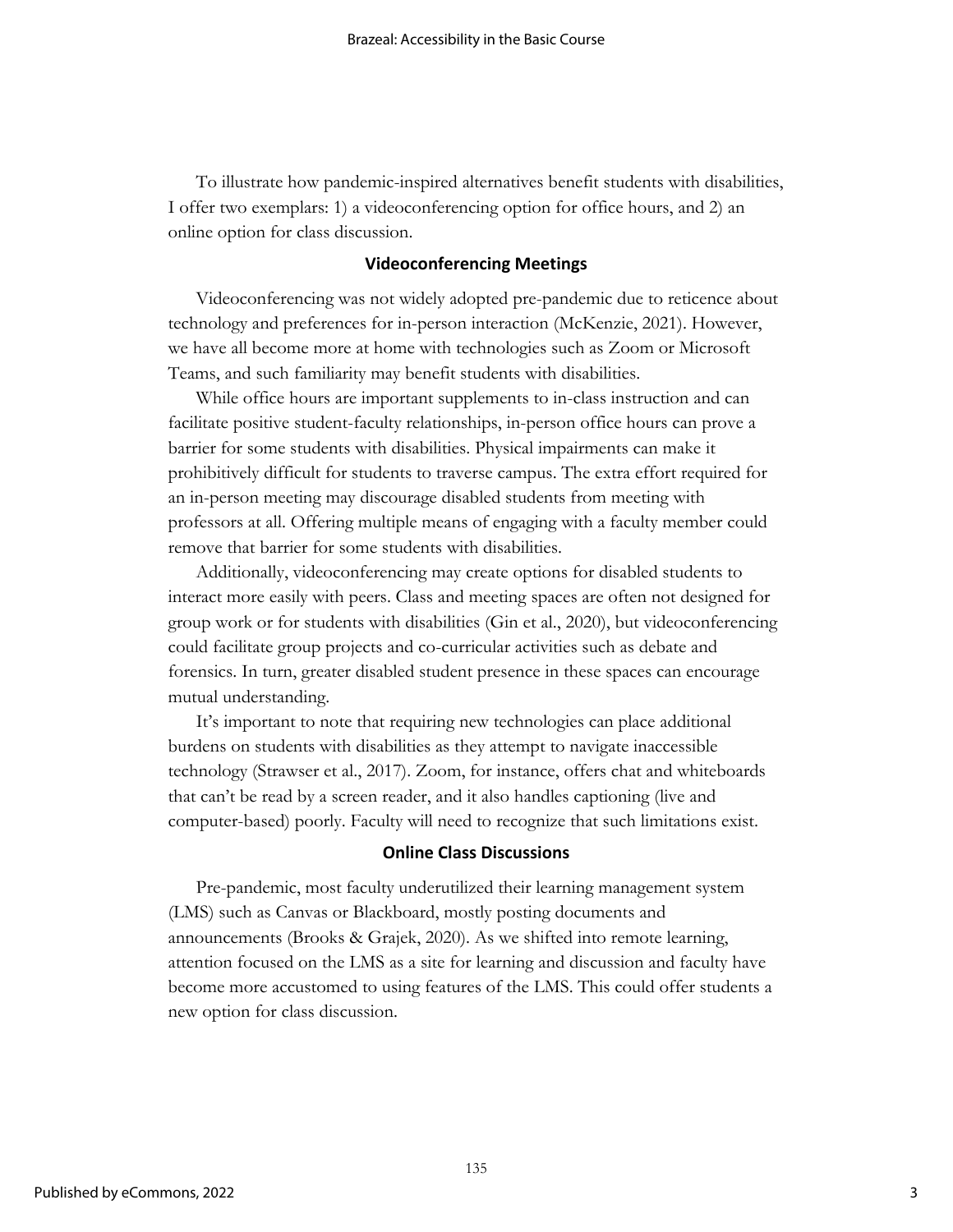Graded in-class participation in communication courses can be a barrier to students with disabilities (Meyer & Hunt, 2011)—for instance, students with anxiety may find it exacerbated by feeling "on the spot." Students with physical disabilities may have difficulty hearing or speaking (Dolmage, 2017). In fact, a wide variety of students can be disadvantaged by our typical mode of discussion. However, offering options to discuss class material online could minimize some of these concerns and allow for more robust and thoughtful participation. Simultaneous conversations with multiple options can be accomplished through using now-common technologies such as chat (e.g., Zoom, Teams, Google Classroom) and whiteboard software (e.g., Jamboard, Padlet, Wakelet). Students can post responses prior to class in the LMS to be referenced during class. Allowing multiple options for discussions offers students the opportunity to choose what works best for them, bringing more students into the conversation. This better serves the needs of all the diverse learners in our classes.

Offering online participation options through the LMS can also allow students to time shift their work. Students time shift when they work at times that are best for them, physically, mentally, or personally. Students with disabilities may find such flexibility key to putting forth the best work possible, as they can work when they are most energetic, better able to concentrate, or can take their time to write a comment. Disabled and non-disabled students alike can benefit from this opportunity.

#### **Conclusion**

In considering how technology offers options to students, it's important to bear in mind that technology serves pedagogy, not the other way around. As Strawser et al. (2017) point out, "Technology, however, is not a panacea. … Course design for students with disabilities is not defined or confined by technology; instead, technology must be combined with effective pedagogy" (p. 93). Future work in this area could present full-course basic course designs that begin with pedagogy, utilize UDL, and demonstrate additional ways technology can be used to improve the experience of students with disabilities. It could also address a much broader range of disabilities.

Here, I've presented two brief examples of small ways the basic course can use pandemic technology to better serve students with disabilities. By increasing access in this way, we not only benefit students with disabilities—we benefit all students. This essay is not meant to be the last word on meeting these needs, but rather a call to extend the spirit of flexibility into our future classrooms as a place to start.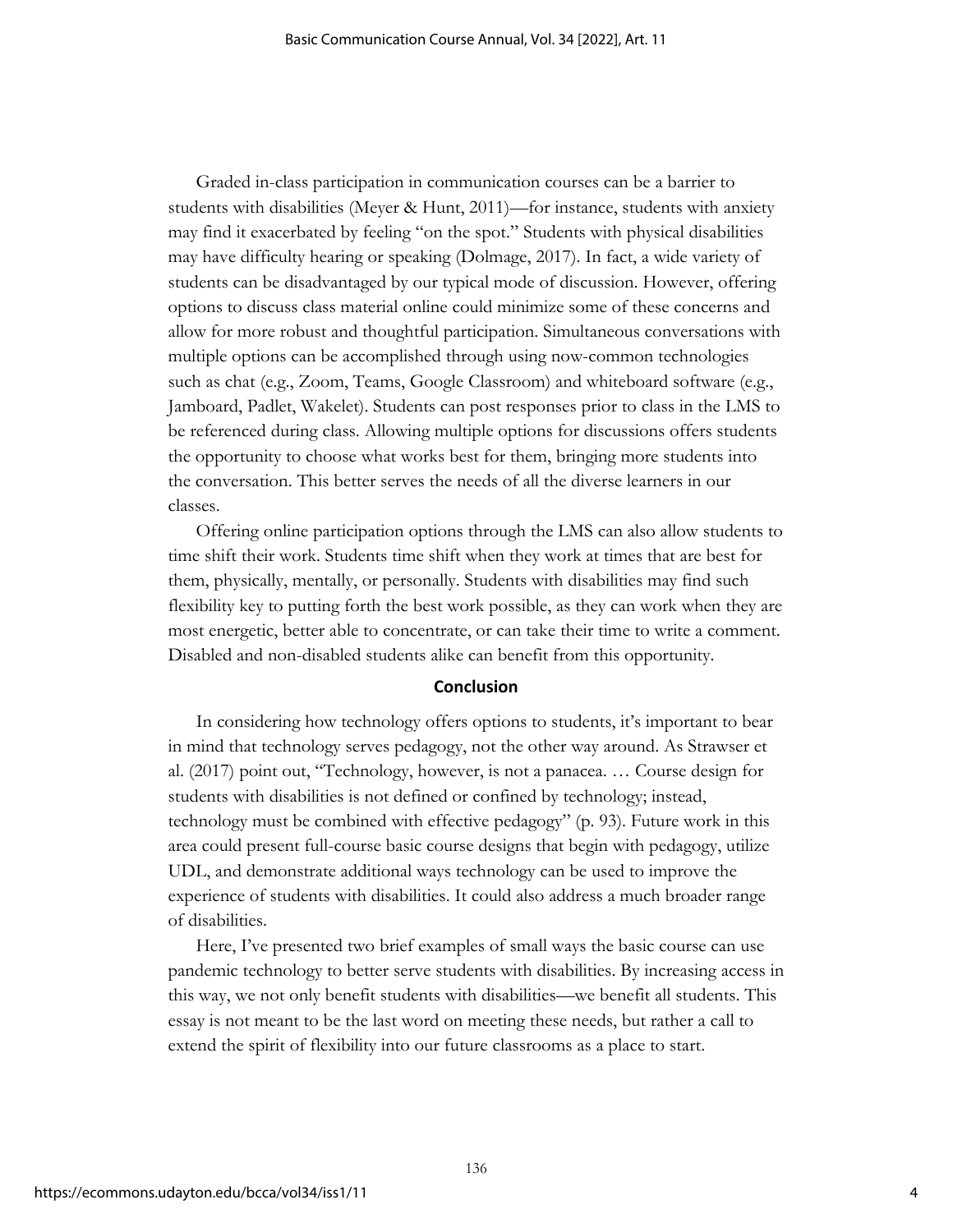#### **Bibliography**

- CAST (2018). *Universal Design for Learning guidelines version 2.2*. http://udlguidelines.cast.org
- Dolmage, J. T. (2017). *Academic ableism: Disability and higher education*. University of Michigan Press.
- Gin, L. E., Guerrero, F. A., Cooper, K. M., & Brownell, S. E. (2020). Is active learning accessible? Exploring the process of providing accommodations to students with disabilities. *CBE—Life Sciences Education, 19*(4), 1-15. doi: 10.1187/cbe.20-03-0049
- Meyer, K. R., & Hunt, S. K. (2011). Rethinking evaluation strategies for student participation. *Basic Communication Course Annual, 23*(1), 94-126.
- Morreale, S. P., Myers, S. A., Backlund, P. M., & Simonds, C. J. (2016). Study IX of the basic communication course at two-and four-year US Colleges and Universities: a re-examination of our discipline's "front porch." *Communication Education, 65*(3), 338-355.
- Strawser, M. G., Frisby, B. N., & Kaufmann, R. (2017). Universal adaptation: The need to enhance accessibility in the basic course. *Basic Communication Course Annual*, *29*(1), 90-97.